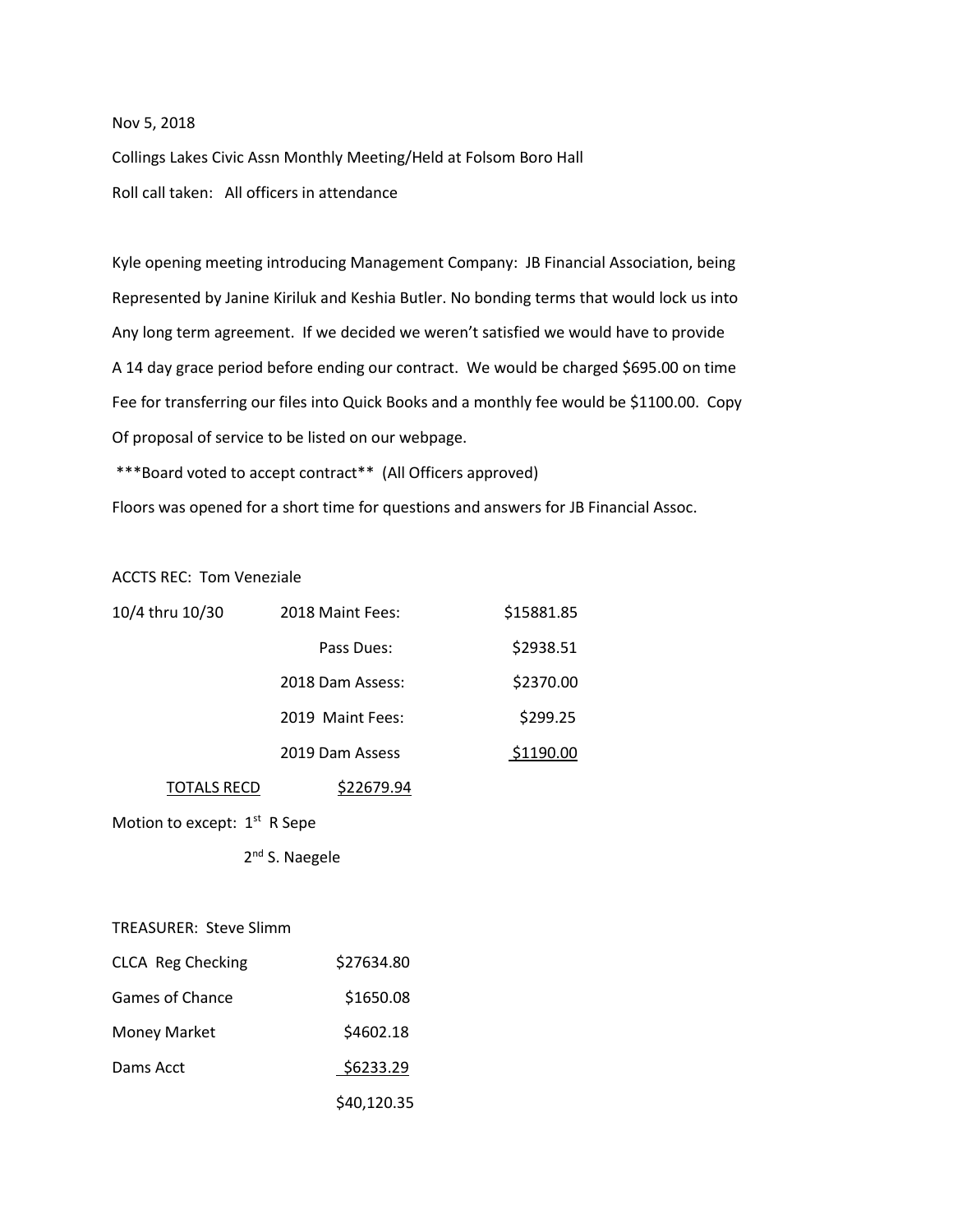P2:

BILLS TO PAY:

| Stamps                   | \$530.00        |  |
|--------------------------|-----------------|--|
| Electric Bill            | \$8.12          |  |
| Insurance                | \$1979.92       |  |
| Office Supplies/B. Slimm | \$139.16        |  |
|                          | \$2657.20 TOTAL |  |
|                          |                 |  |

Motion to accept: 1<sup>st</sup> Rick Sept

 2 2<sup>nd</sup> Tom Veneziale

DAMS: Steve Baily

Permits for lowering the lakes were received. Started lowering lakes 11/1/18, last board was Pulled on 11/4/18: Note we are only allowed to lower the lakes by 2ft total. We also mention That spillway at Lake George is cracking and is in need of a emergency repair with concrete.

# GROUNDS: Josh Anderson

Looking for anyone interest in volunteering with keeping our areas clean of trash and any Debris. Josh also mentioned he would like to extend this committee to helping those in Our community who are in need of HELP! Diane Rode, also mentioned that she would Like to thank Joanne Hoffman for all her time cleaning up and donating flowers at the sign, Along with planting them, and keeping them watered.

# TIER CHANGE:

A request was received concerning Tier change on a home located at 2 Lake George Dr, stating They have no lake behind them, only boggs, they are considered TIER 1, they should be considered Tier #2. Steve Slim, Tom Veneziale and Josh Anderson went to investigate. Questions Nell Woulfe, local Realtor, Nell checked Public records and it doesn't state lakefront. Some people feel that if wanted The boggs could be removed and their area would be opened up. Vote taken for change of TIER: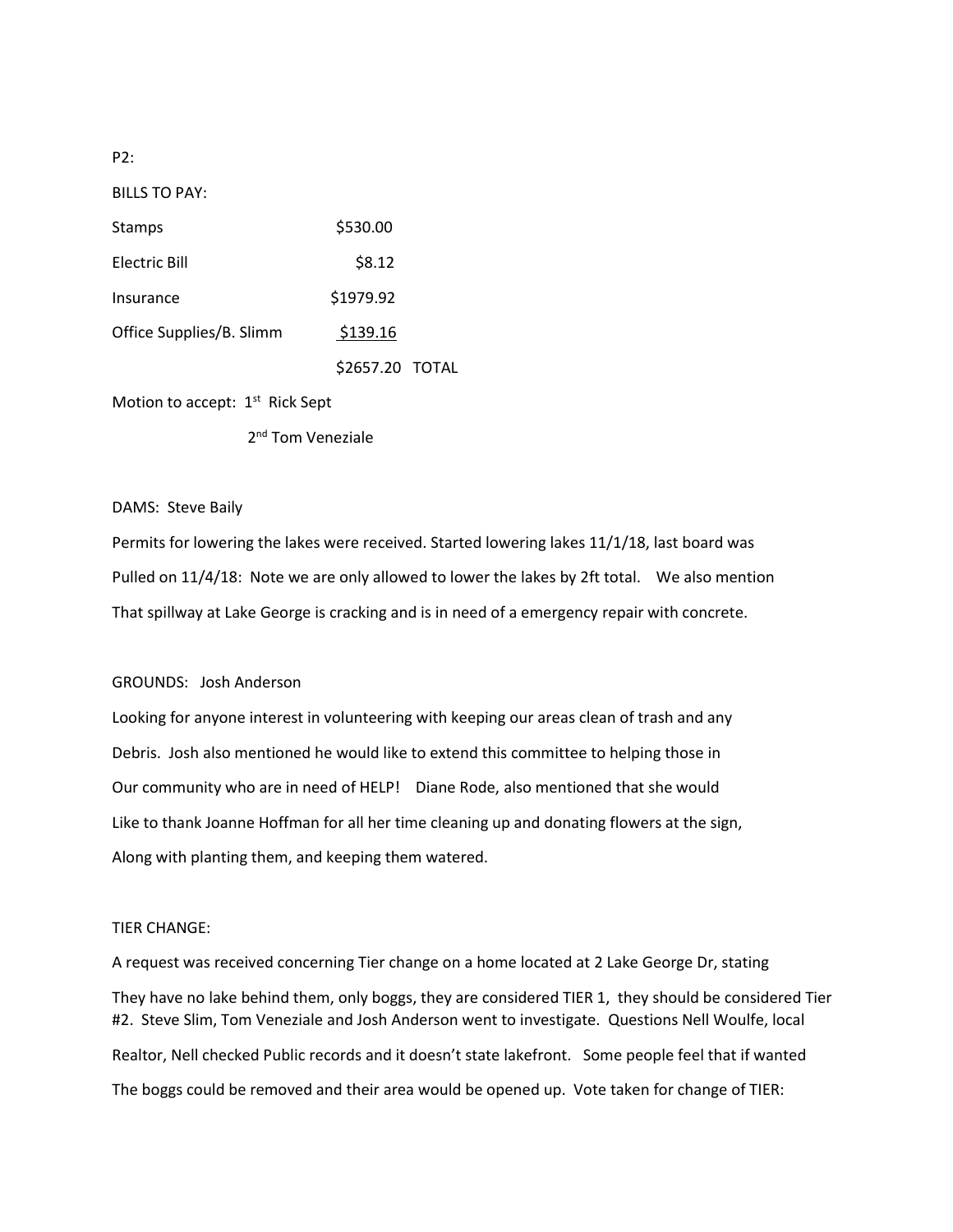Steve Slimm (yes) Steve Slimm (yes) and the Channel Diane Rode (No) Steve Naegele (yes) Steve Naegele (yes) Rick Sepe (No) Tom Veneziale (yes) Tom Veneziale (yes) Since vote ended in tie/President of Assoc, must vote: Kyle Smith (yes) Passed, that 2 Lake George Dr be changed from Tier 1 to Tier 2.

Rick Sepe mention that we are a 501C3 organization, and wanted it noted in our Records that at NO TIME, REASON, we would NOT accept CASH. It was noted, and Advised that was always the policy of the CLCA.

PUBLICITY: Steve Naegele

Our website is Collingslakes.org

Website is up and running, you can find information such as: Minutes from our Montly meetings, By laws, court papers, we are still working on Paypal.

# ACTIVITIES/FUNDRAISING: Diane Rode/Donna Sutts

We are still selling Wawa Shorti Hoagie Coupons, these coupons can be used for Breakfast Sandwiches as well.

It was mention that we would like to do a raffle for a turkey, on all the paid up members., The idea was pushed back at this time.

Kyle also mentioned if we would check to see if we are up to date on all permits, to hold Any kind of 50/50.

# WELCOME COMMITTEE: Paul Barrie

Paul stated he's still gathering information and supplies. AnnaMarie Larocca volunteered To help Paul with this committee.

Floors was open shortly for some quick questions, Meeting was adjourned at 8:59.

#### P3